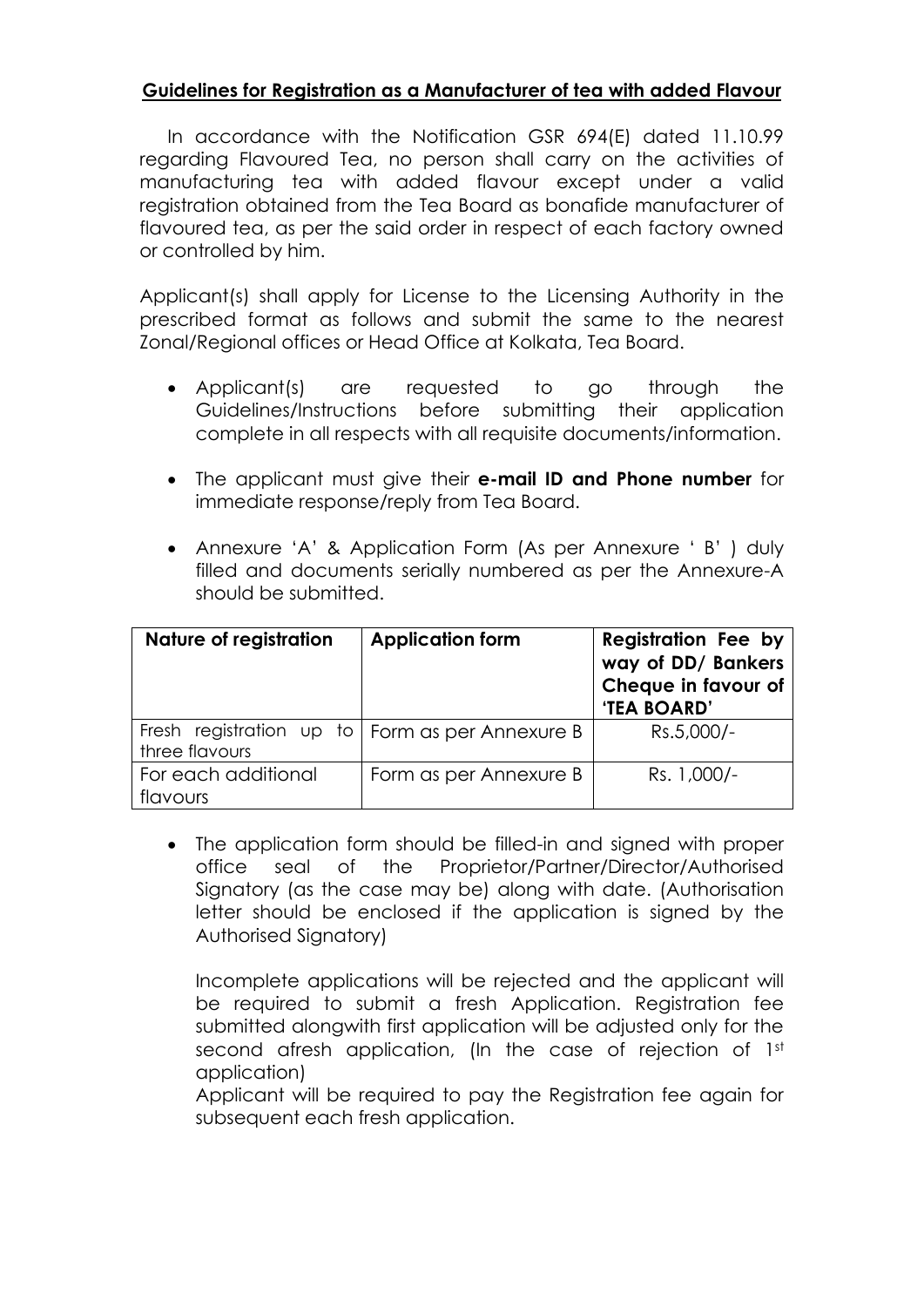### **Annexure-A**

## The following **self attested documents** with **seal** and **properly numbered**

#### **in the relevant check box should be submitted for consideration**: **(For applicant use )**

- a) Application form properly signed along with date and seal of the proprietor/partner/Director/Authorised Signatory as the case may be.
- b) Requisite licence fee by D.D/Banker cheque as mentioned above
- c) Photocopy of
	- For Proprietorship concern : Declaration duly notarised in non judicial stamp paper value not less than Rs.100/- for sole proprietorship along with name and residential address.
	- For partnership firm : Deed of Partnership duly attested by at least two partners (if the applicant is a partnership firm).
	- For company Memorandum & Articles of Association & Certificate of Incorporation duly certified by one of the Directors (if the applicant is a company)
	- Factory Registration Certificate of Tea Board. if applicable
	- Copy of Tea Board"s Exporter/Buyer license, if any.
	- Factory Licence issued by the State Authority, if applicable
	- Central Excise Certificate, if applicable.
	- Certificate from Food Safety and Standards Authority of India.
- d) Test Report on (FSSAI parameters –Physical Parameters) in original, from Tea Board enlisted NABL accredited laboratories.
- e) Details of methodology for estimation for flavours in tea
- f) Name, residential address, e-mail ID and contact numbers of present Partners/Directors/Proprietor of the firm/company.

g) Declaration by the applicant duly affirmed before the Executive Magistrate stating that the applicant will add only natural flavour and flavouring substances which are obtained exclusively by physical process for materials of plant origin in their state or after processing for human consumption.

#### **Place: Date :**

### **Name & Signature of the applicant with seal**

**Please staple/pin the documents and number each page serially and mentioned the page no. of concerned documents against the Box at Annexure-A above.**

### **FOR OFFICE USE ONLY**

| For office use)<br>I |         |  |
|----------------------|---------|--|
|                      | Pg. No. |  |
|                      |         |  |
|                      |         |  |
|                      |         |  |
|                      |         |  |
|                      |         |  |
|                      |         |  |
|                      |         |  |
|                      |         |  |
|                      |         |  |
|                      |         |  |
|                      |         |  |
|                      |         |  |
|                      |         |  |
|                      |         |  |